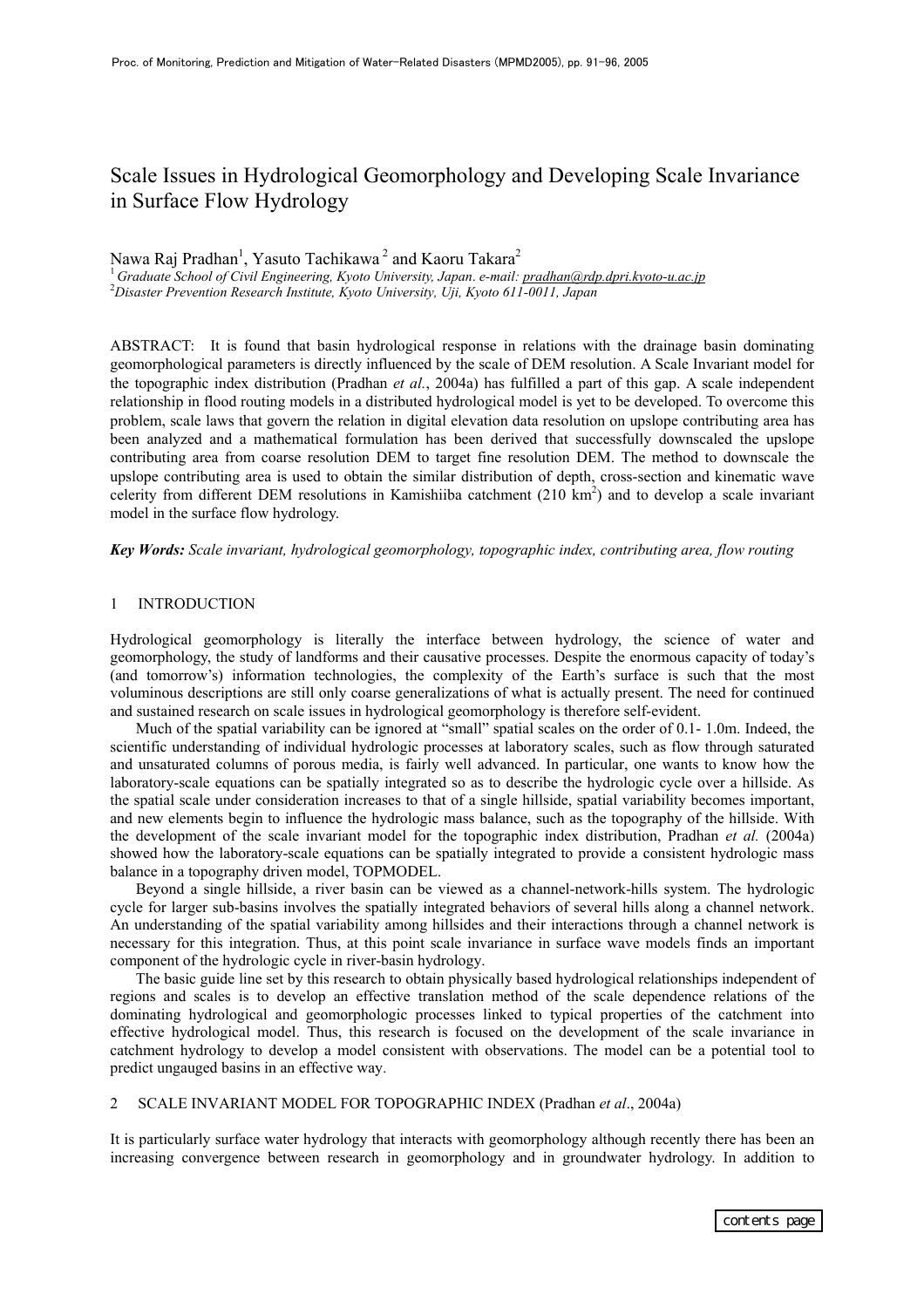relations between drainage basin characteristics and basin hydrological response, geomorphologists have made particular contributions in the investigation of runoff producing areas and the dynamic ways in which such areas contribute to the generation of stream hydrographs, including headwater drainage systems and the modeling of their role in runoff production, TOPMODEL (Beven and Kirkby, 1979).

TOPMODEL allows for spatial heterogeneity by making calculations on the basis of the distribution function of an index of hydrological similarity, soil topographic index, given by Equation (1):

$$
SI = \ln \left\{ \frac{a}{To \tan \beta} \right\} \tag{1}
$$

where *SI* is the soil topographic index, *a* is the area draining through a point, tan $\beta$  is the local slope angle at that point and *To* is the local down-slope transmissivity at soil saturation. Points with the same value of the index will be predicted as having the same hydrological responses. Specifying a spatial distribution for *To* being much more problematic in most applications, it has been assumed to be spatially homogeneous. In the case the similarity index defined by Equation (1) reduces to Equation (2).

$$
TI = \ln \left\{ \frac{a}{\tan \beta} \right\} \tag{2}
$$

where *TI* is the topographic index. Topographic index is scale dependent (Zhang and Montgomery, 1994) which leads identified parameter values to be dependent on DEM resolution. When the resolution of DEM change for a catchment, the spatial distribution of topographic index also change. In this scenario keeping the same effective parameter value of *To* for changed topography index cannot fulfill the hydrological similarity concept of TOPMODEL across different DEM resolutions in the catchment.

Figure 1(a) shows the blunder in simulated result (with Nash efficiency of -45%) of 1000m DEM resolution TOPMODEL, with effective parameter values identified at 50m-grid resolution DEM (refer Table 1). For this purpose notions of scale transformation and scale invariance are needed. We developed a method to downscale topographic index which is given by equation (3):

$$
TI_{scaled} = \ln\left(\frac{C_i}{W_i R_f \theta_{scaled}}\right)
$$
\n(3)

where  $T_{scaled}$  is the scaled topographic index,  $C_i$  is the upslope contributing area of the coarse resolution DEM,  $W_i$  is the unit contour length of coarse resolution DEM, *i* is a location in catchment,  $R_f$  is a resolution factor and *θscaled* is the downscaled steepest slope of the target resolution DEM by fractal method. Details of the derivation of Equation (3) is given in Pradhan *et al.* (2004a). Equation (3) is coupled with TOPMODEL to develop the Scale Invariant TOPMODEL (Pradhan *et al.,* 2004b). The Scale Invariant TOPMODEL is applied to the Kamishiiba catchment  $(210 \text{ km}^2)$ .



using the same effective parameter value identified at 50m DEM resolution; (a) without scale invariant model for topographic index distribution (b) with Scale Invariant model for topographic index distribution.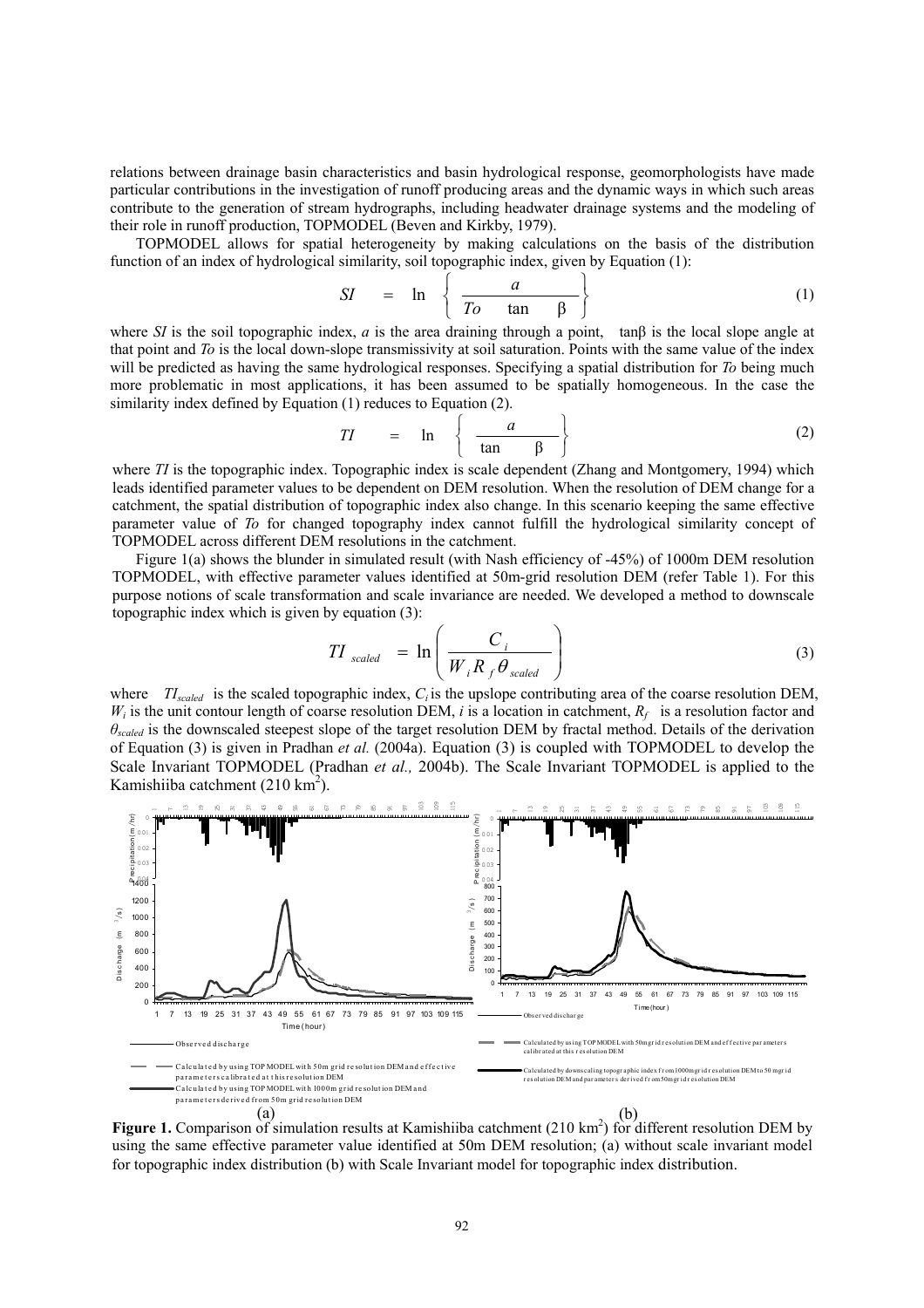|  |  | <b>Table 1.</b> Effective parameter values identified at 50m DEM resolution in Kamishiiba catchment $(210 \text{ km}^2)$ . |  |
|--|--|----------------------------------------------------------------------------------------------------------------------------|--|
|  |  |                                                                                                                            |  |

| Lateral transmissivity of soil at decay<br>condition.<br>To<br>saturation<br>$\lceil m^2/hr \rceil$ | -cav factor of lateral Maximum<br>transmissivity with respect to<br>saturation deficit, $m \,[\mathrm{m}]$ | storage, Rzmax [m] | zone Manning's roughness<br>coefficient $n$ |
|-----------------------------------------------------------------------------------------------------|------------------------------------------------------------------------------------------------------------|--------------------|---------------------------------------------|
|                                                                                                     | $0.07\,$                                                                                                   | 0.001              | 0.037                                       |

Figure 1(b) shows that the simulated runoff from Scale Invariant TOPMODEL applied at 1000m-grid resolution DEM, with the same effective parameter values derived from 50m-grid resolution DEM in Table 1, has matched with the simulated runoff of 50m DEM resolution TOPMODEL and also with the observed runoff with Nash efficiency of 90%. The method to downscale topographic index distribution has solved two problems. Firstly, it has given consistency to the physically reliable effective parameter value of *To* with observations at the scale of interest; it can't be denied the fact that physically realistic value of *To* also finds equally important in infiltration excess dominating hydrological processes. Secondly, it has successfully reduced the uncertainty associated with a scale in prediction.

Although the relative importance of the components in the rainfall-runoff transformation process depends both on its working scale and on the geographical, climatic and environmental conditions of the site under consideration, the relative importance of routing phenomenon in surface flow hydrology cannot be ignored for a complete process model that offers a detailed description of the rainfall-runoff transformation. In Figure 1 (b), the same effective parametric value of Manning's roughness coefficient *n* identified at 50m DEM resolution (see Table 1) is used to 1000m DEM resolution without analyzing the scale effects in routing. Thus, the hydrological response of scale invariant TOPMODEL alone in Figure 1(b) still suffers discrepancy from that of 50m DEM resolution hydrological response and the observed discharge by overestimating the peak flows.

# 3 SCALE EFFECTS IN THE INTERFACE BETWEEN SURFACE FLOW HYDROLOGY AND GEOMORPHOLOGY: ANALYSIS, SOLUTION METHOD, RESULTS AND DISCUSSIONS

Flow routing in channels has been a subject of much discussion for over half a century and more especially since the advent of digital computers. Flow routing is a technique for determining the propagation of flow from one point in the channel to another. Flow routing in open channels entails wave dispersion, wave attenuation or amplification and wave retardation or acceleration. These wave characteristics constitute the hydraulics of flow routing or propagation and are greatly affected by the geometric characteristics of channels. The flow variables whose propagation characteristics are of interest are discharge, velocity, depth, cross-section, volume and duration. In catchment hill slope channel routing these flow variables is a function of upslope contributing area. In the DEM based distributed hydrological model, the smaller contributing area less than a grid area of a coarse DEM resolution used is completely lost. In Figure 2(a), the smaller contributing area less than a  $km^2$  that appears over 97% in 50m DEM resolution is seen completely lost when 1000m DEM resolution is used.

### *3.1 Development of Scale Invariant model for the upslope contributing area*

The density of the small contributing area is higher in a catchment. In Figure 3(a), it is observed that this small



**Figure 2.** Comparison of upslope contributing area distribution function from different DEM resolutions in Kamishiiba catchment (210 km<sup>2</sup>) (a) without downscaling method for upslope contributing area (b) with downscaling method for upslope contributing area.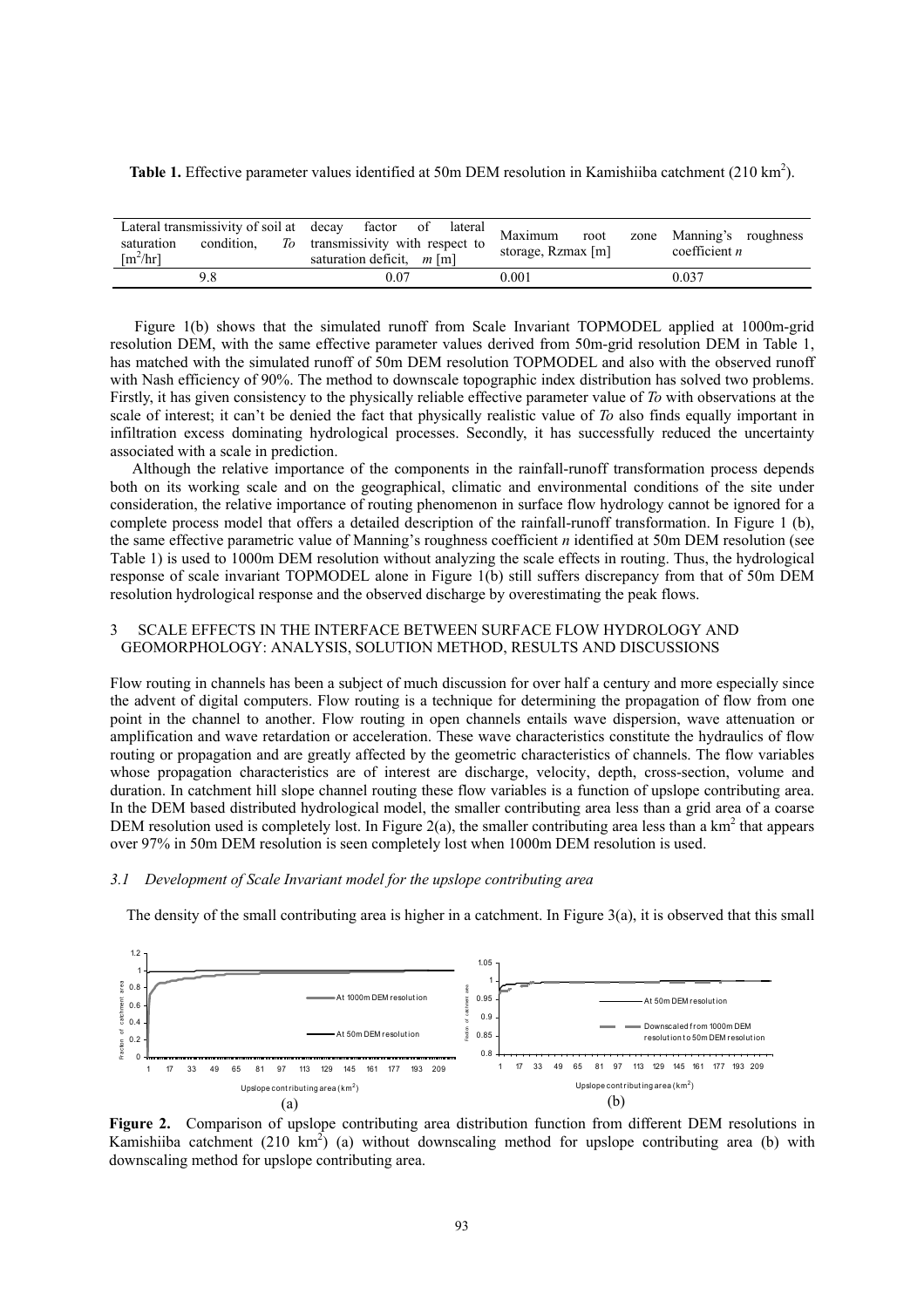contributing area less than a grid area of the coarse resolution DEM used is completely lost. In fact the smallest contributing area derived from a DEM resolution is a single grid of the DEM at that resolution. Thus area smaller than this grid resolution is completely lost as the larger sampling dimensions of the grids act as filter. But as we use finer resolution DEM, the smaller contributing area - that is the area of finer grid resolution is achieved. From this point of view, we introduced number of sub grids  $N<sub>s</sub>$  to derive scaled upslope contributing area as shown by Equation 4.

$$
C_{i \text{ scaled}} = \left(\frac{C_i}{N_s I_f}\right) \tag{4}
$$

where  $C_{iscaled}$  is the scaled upslope contributing area at a point *i*,  $I_f$  is a influence factor.  $N_s$  is the total number of subgrids within a coarse resolution grid. *i* is a location in a catchment. The area of a coarse resolution grid shown itself is the smallest contributing area for that coarse DEM resolution. When this area of coarse resolution DEM is divided by the number of sub grids (sub grid as target resolution DEM) that together adds up to make the coarse resolution grid, area of a sub grid as smallest contributing area for the target DEM resolution is obtained. In a catchment as the upslope contributing area gets bigger and bigger, the contributing area values given by

coarse and fine resolution DEM at the points downstream becomes closer and closer; thus the influence of *N<sub>s</sub>* on  $C_i$  must gradually decrease in Equation (4). For this reason we introduced influence factor  $I_f$  in Equation (4) and  $I_f$  is described as;  $\epsilon$  −

$$
I_f = e^{\left\{\frac{(1-N_i)H}{N_o}\right\}}
$$
 (5)

where,  $N_i$  is the number of the coarse resolution grids contained in the contributing area at a location  $i$  in the catchment,  $N_{0}$  is the number of the coarse resolution grids contained in the contributing area at the outlet of the catchment. *H* in Equation (5) is introduced as harmony factor. Considering the influence of  $N_s$  on  $C_i$  in Equation (4) is almost negligible at the outlet of the catchment, the value of  $H$  can be obtained from Equation (6) as;

$$
N_{s}e^{-H} = 1 \tag{6}
$$

Finally, we developed a Scale Invariant model for the upslope contributing area from Equations (4) and (5) as;

$$
C_{i \text{ scaled}} = \left(\frac{C_i}{N_s e^{\left\{\frac{(1 - N_i)H}{N_o}\right\}}}\right)
$$
(7)

Using Equation (7), the upslope contributing area is downscaled from 1000m DEM resolution to 50m DEM resolution. In contrast to Figure 2(a), Figure 2(b) shows the similar distribution of upslope contributing area from 50m DEM resolution and downscaled from 1000m DEM resolution to 50m DEM resolution.

#### *3.2 Development of Scale Invariance in surface flow hydrology*

A wave is a variation in flow, such as a change in flow rate or water surface elevation, and the wave celerity is the velocity with which this variation travels along the channel. The kinematic wave celerity,  $c_k$ , can be defined in terms of flow depth by Equation (8).

$$
c_{k} = \frac{5}{3} \left( \frac{S_{i}^{1/2}}{n} \right) y_{i}^{2/3}
$$
 (8)

where  $S_i$  is the slope and *n* is the Manning's roughness coefficient.  $y_i$  is the depth of flow and is expressed as;

$$
y_i = \left(\frac{nQ_i}{S_i^{1/2}B_i}\right)^{3/5} \tag{9}
$$

where  $Q_i$  and  $B_i$  are the flow rate and channel width respectively at a point *i*.

In a distributed system routing the flow is calculated as a function of space and time through the system. Like lateral transmissivity of soil *To* in Equation (1), the Manning's roughness coefficient *n* in Equation (8) and (9) is also an effective parameter. Figure 3(a) shows much difference in distribution of depth  $y_i$  from 50m DEM resolution and from 1000m DEM resolution when keeping the same value of Manning's roughness coefficient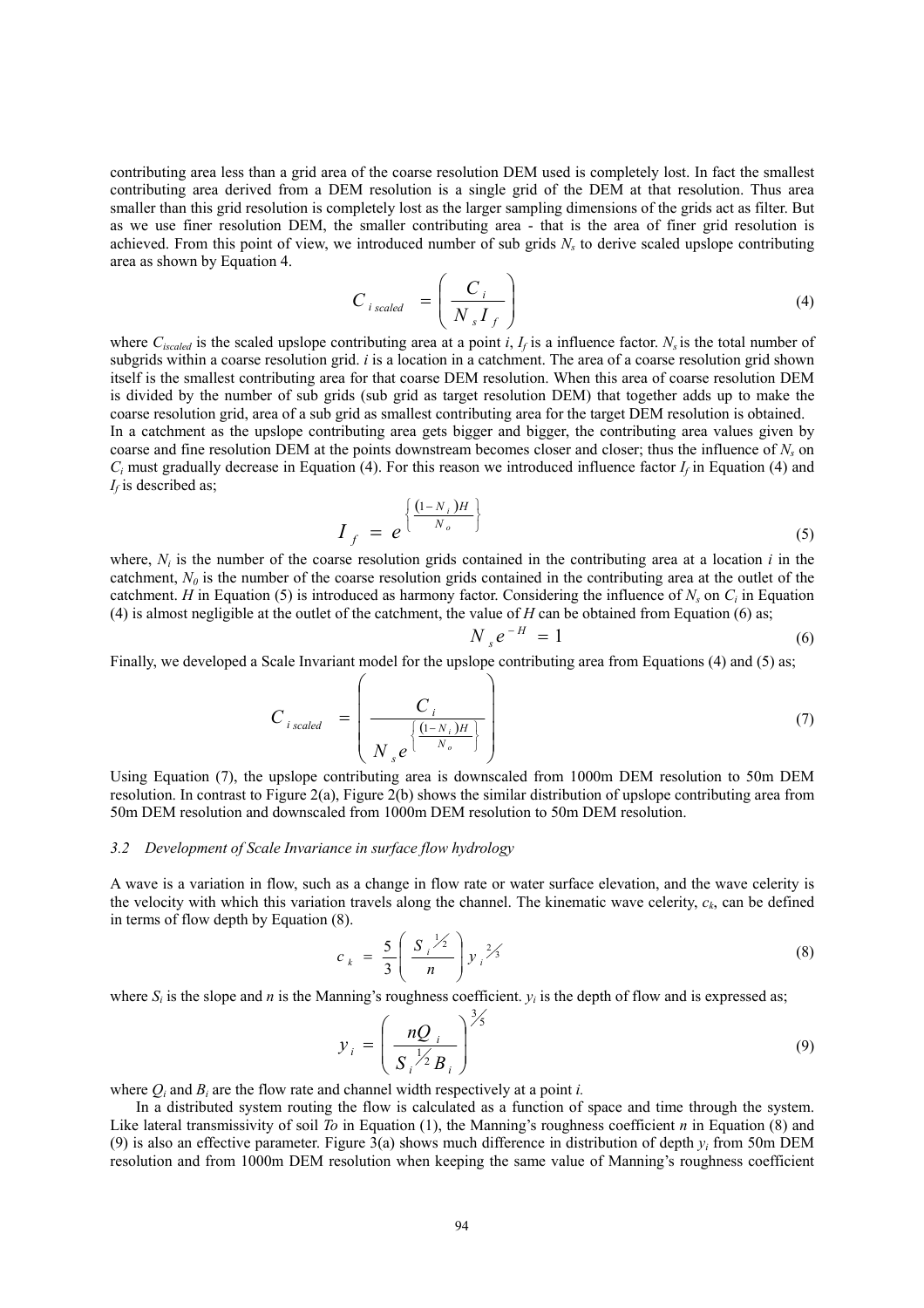

**Figure 3.** Comparison of (a) flow depth distribution function from different DEM resolutions in Kamishiiba catchment (210 km<sup>2</sup>) without and with it's downscaling method (b) Kinematic wave celerity distribution from different DEM resolutions in Kamishiiba catchment  $(210 \text{ km}^2)$  without and with it's downscaling method.

for the 1000m DEM resolution, identified at 50m DEM resolution (0.037 in Table 1). This scale problem in depth has serious impact on the distribution of kinematic wave celerity as shown in Figure 3(b).

The root of this problem originates from the scale problem on upslope contributing area as discussed earlier in section 3.1 and in figure  $2(a)$ , and also from the underestimation of slope in coarse resolution DEM. Upslope contributing area is a key variable because of its intrinsic capability to describe the nested aggregation structure embedded in the fluvial landforms and its important physical implications (e.g., Rodriguez-Iturbe and Rinaldo, 1997). Flow rate *Qi* being a function of upslope contributing area (Strahler, 1964), from Equation (7) we formulate to obtain the flow rate given by target resolution DEM at point *i* as;

$$
Q_{i \text{arg } et} = \left(\frac{Q_i}{N_{s} e^{\left\{\frac{(1-N_i)^H}{N_o}\right\}}}\right)
$$
(10)

The downscaled channel width at a location *i, Biscaled* is given as;

$$
B_{i \text{ scaled}} = aC_{i \text{scaled}}^{b} \tag{11}
$$

where *a* and *b* are the coefficients whose values are independent of the scale of DEM. Substituting  $Q_i$ ,  $B_i$  and  $S_i$  in Equation (9) by  $Q_{i \text{target}}$  and  $B_{i \text{scaled}}$  from Equations (10) and (11) and by  $\theta_{scaled}$  (refer

Pradhan *et al*., 2004a) respectively we develop the method to downscale the flow depth, *y iscaled* as;

$$
y_{\text{ iscaled}} = \left(\frac{nQ_{\text{ it arg et}}}{\theta_{\text{ scaled}} \times 2B_{\text{ iscaled}}}\right)^{3/5}
$$
(12)

Finally, substituting  $y_i$  and  $S_i$  in Equation (8) by  $y_{\text{iscaled}}$  and  $\theta_{\text{scaled}}$  we developed the method to downscale the wave celerity distribution. In Figure 3 (a) (all the simulation results in Figures 3(a) and 3(b) are made at time step 43 hours of the rainfall event), it is shown that the distribution of downscaled flow depth from 1000 m DEM resolution to 50m DEM resolution and that from 50m DEM resolution (Manning's roughness coefficient *n* used is identified at 50m DEM resolution) has matched. Thus, by using Equation (12) we successfully reduced the over estimation of depth given by 1000m DEM resolution (also shown in Figure 3(a)). Figure 3(b) shows the perfect match of the distribution of downscaled wave celerity *ck* from 1000 m DEM resolution to 50m DEM resolution and that from 50m DEM resolution (*n* value used is identified at 50m DEM resolution; refer Table 1).

Several variations of the kinematic wave routing method have been proposed. These routing methods can be easily coupled with Equation (11) and Equation (12) to develop a scale invariant routing method. Cunge (1969) proposed that Muskingum method can be considered an approximate solution of a modified diffusion equation. Coupling this routing method with the method to downscale depth and kinematic wave celerity in Equation (11) and (12) we further analyzed the simulation results with the Scale Invariant TOPMODEL as shown in Figure 4. In Figure 4, the simulated result downscaled from 1000m DEM resolution (with downscaling routing method and Scale Invariant TOPMODEL, using the same parameters in Table 1 identified at 50m DEM resolution) has perfectly matched with the simulation result of 50m DEM resolution with further increment in Nash efficiency from 90% (in Figure 1(b)) to 93%.

#### 4 CONCLUSION

There is a long tradition in geomorphology of seeking generalizable rules for landscape evolution such that real landscapes, and particularly their scale-dependent attributes, can be modeled. However, basin hydrological response in relations with the geomorphological parameters are influenced by DEM resolution. We developed